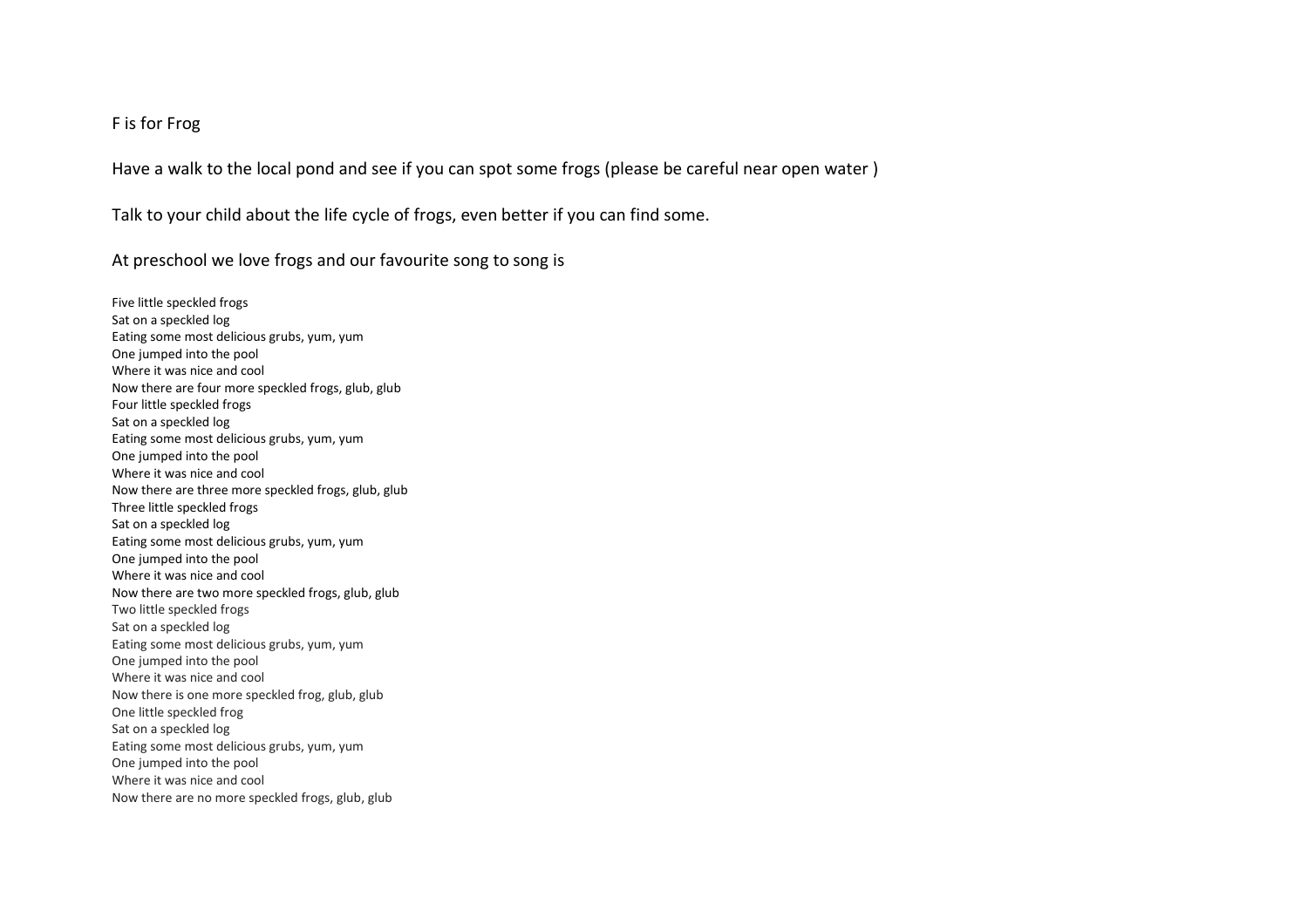The children love this so much, each time you sing frog, make an emphases in the F sound, making learning fun makes it more memorable.

Have a go at the print out below, I wonder if you could make a frog hotel, in your garden.

Frog love to live in damp, cool places near water., you could find a nice shady damp space in your garden.

Place on old plant pot in its side with lots of mushy leaves and if you have no water source in your garden, place a shallow dish with water in.

And then wait for them to arrive.

We would love to see your frog homes, maybe you may get some frogs.

Good luck

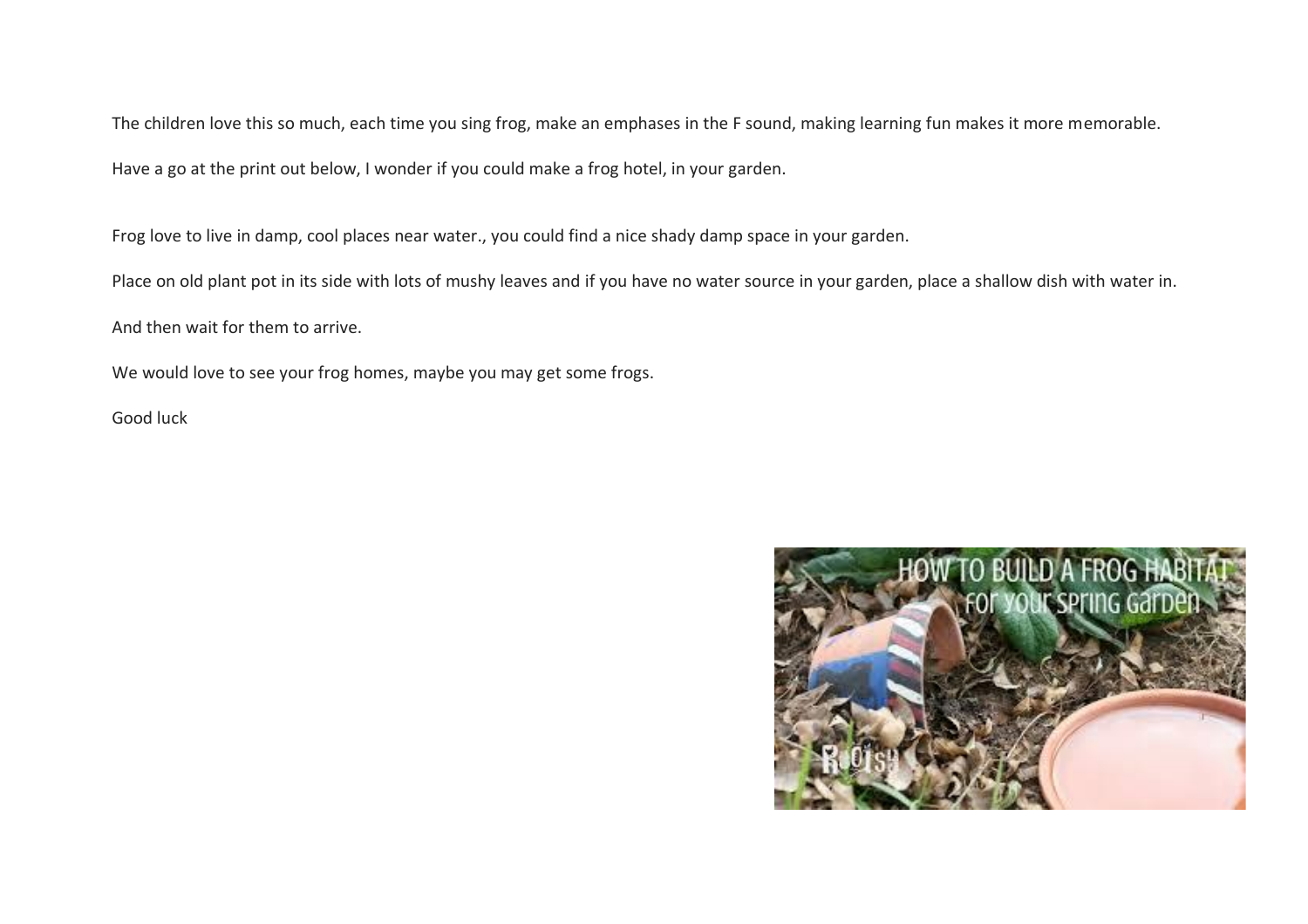